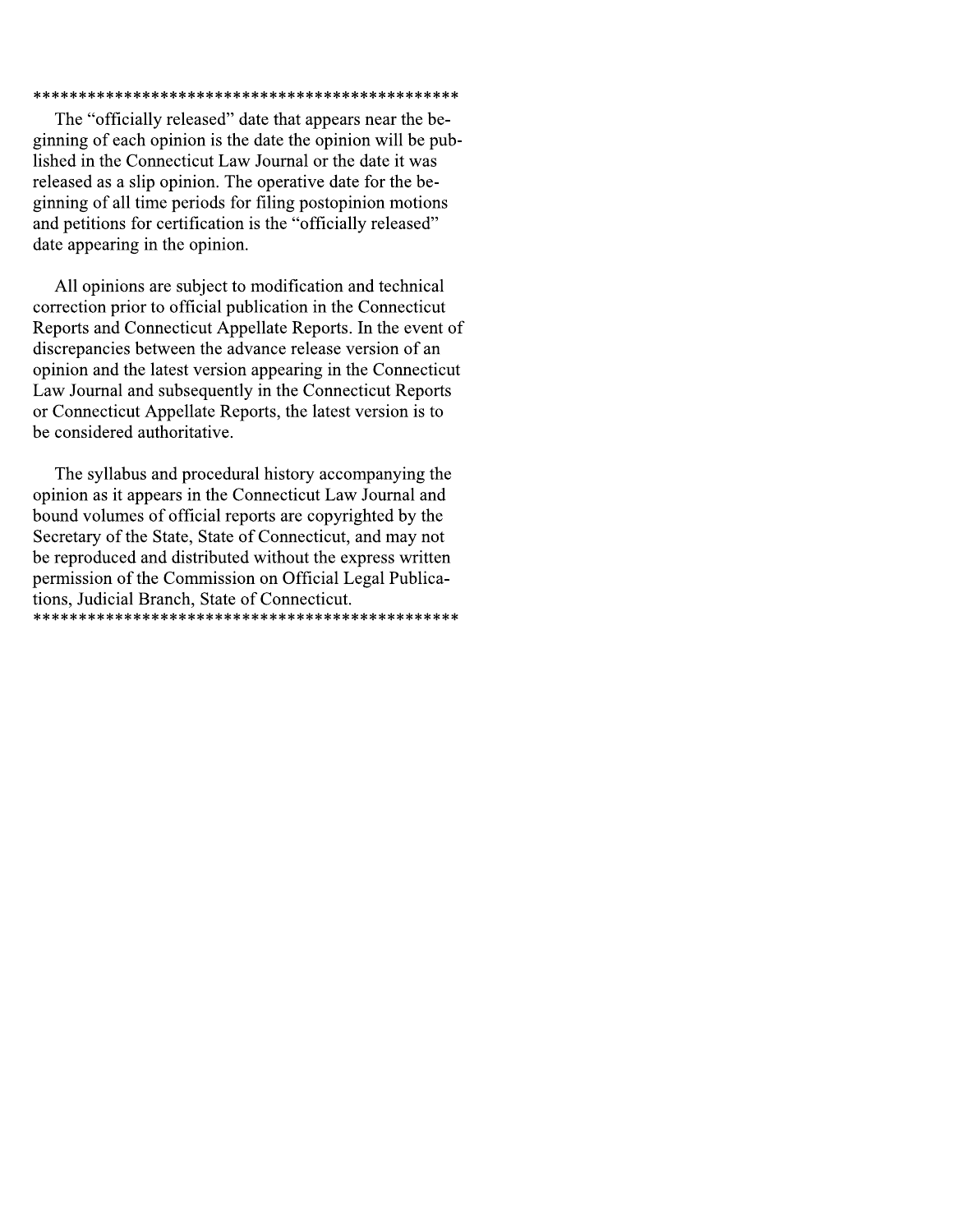# BRENMOR PROPERTIES, LLC *v.* PLANNING AND ZONING COMMISSION OF THE TOWN OF LISBON (SC 19665)

Rogers, C. J., and Palmer, Eveleigh, McDonald, Espinosa and Robinson, Js.

#### *Syllabus*

The plaintiff developer appealed to the trial court from the decision of the defendant planning and zoning commission denying its application for an affordable housing subdivision pursuant to statute (§ 8-30g). The commission had denied that application on the ground that the project, as proposed, did not comply with a municipal ordinance governing the construction of roads or the state fire safety code. The trial court rendered judgment sustaining the plaintiff's appeal, concluding that neither noncompliance with the ordinance nor noncompliance with the fire code constituted a valid ground on which to deny the application, and remanded the matter to the commission with direction to grant the application as presented. The commission appealed to the Appellate Court, which concluded that the trial court properly sustained the plaintiff's appeal and did not abuse its discretion by ordering the commission to approve the application as is. The commission, on the granting of certification, appealed to this court from the Appellate Court's judgment. *Held* that the Appellate Court properly affirmed the judgment of the trial court, this court having concluded that, following consideration of the arguments presented, the Appellate Court's opinion should be adopted as the proper statement of the issues and the applicable law concerning those issues, and, in light of the commission's concession before both the Appellate Court and this court that the abuse of discretion standard of review applied to the trial court's decision to order the commission to approve the plaintiff's application as presented, this court declined to consider the standard applicable to a trial court's affordable housing remedy under § 8-30g.

Argued January 20—officially released June 27, 2017

#### *Procedural History*

Appeal from the decision of the defendant denying the plaintiff's application for subdivision approval, brought to the Superior Court in the judicial district of New London and transferred to the judicial district of Hartford, Land Use Litigation Docket; thereafter, the matter was tried to the court, *Shluger, J.*; judgment sustaining the appeal, from which the defendant, on the granting of certification, appealed to the Appellate Court, *Gruendel*, *Mullins* and *Sullivan, Js.*, which affirmed the judgment of the trial court, and the defendant, on the granting of certification, appealed to this court. *Affirmed*.

*Michael A. Zizka*, for the appellant (defendant).

*Timothy S. Hollister*, with whom were *Beth Bryan Critton* and *Andrea L. Gomes*, for the appellee (plaintiff).

*Mark K. Branse* and *Caleb F. Hamel* filed a brief for the Garden Homes Management Corporation as amicus curiae.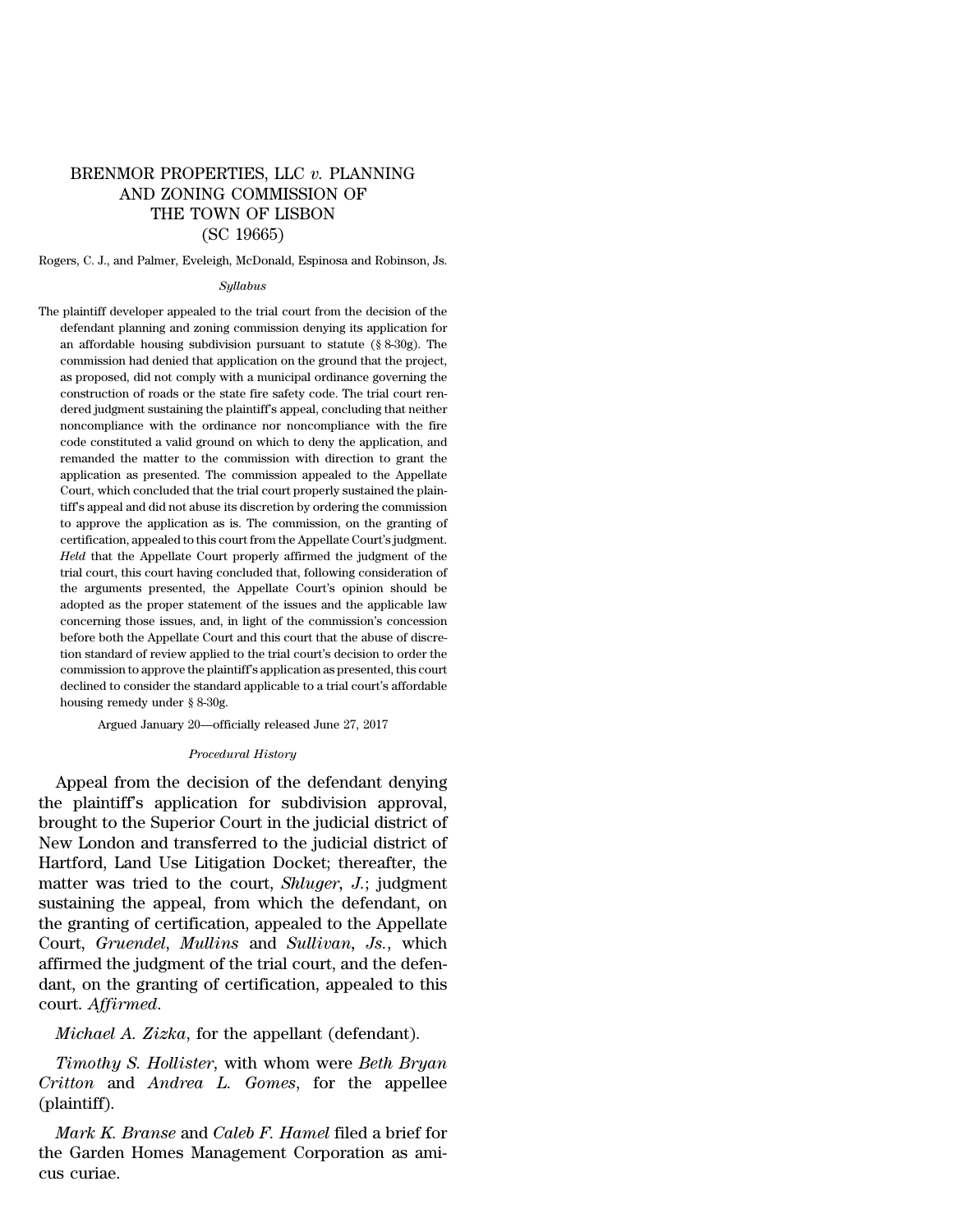# *Opinion*

PER CURIAM. This certified appeal requires us to consider the relationship between a town's roadway construction standards and the more flexible treatment given to development proposals made pursuant to the Affordable Housing Appeals Act, General Statutes § 8- 30g. The defendant, the Planning and Zoning Commission of the Town of Lisbon (commission), appeals, upon our grant of its petition for certification, from the judgment of the Appellate Court affirming the judgment of the trial court sustaining the administrative appeal of the plaintiff, Brenmor Properties, LLC. *Brenmor Properties, LLC* v. *Planning & Zoning Commission*, 162 Conn. App. 678, 680, 136 A.3d 24 (2016); see footnote 4 of this opinion. On appeal, the commission claims that the Appellate Court improperly concluded that (1) the commission was required to grant the plaintiff's application for subdivision approval, despite the application's lack of compliance with a municipal road ordinance (road ordinance),<sup>1</sup> and (2) the trial court properly ordered the commission to approve the plaintiff's application ''as is,'' rather than remand the case to the commission for consideration of potential conditions of approval. We disagree and, accordingly, we affirm the judgment of the Appellate Court.

The record and the Appellate Court's opinion reveal the following facts and procedural history.<sup>2</sup> ''At all relevant times, the plaintiff owned a 12.92 acre parcel of undeveloped land with frontage on Ames Road and Route 169 in Lisbon (property). The property contains a small pond and 1.9 acres of the property are designated as wetlands. In May, 2012, the plaintiff filed an application with the commission pursuant to  $\ldots$  § 8-30g for approval of an affordable housing subdivision. The proposed subdivision consisted of nineteen residential lots with an average size of 29,620 square feet. On all but one lot, a single-family, three bedroom modular home would be erected. The proposal also included a dedicated septic system and well for each home. With respect to price restrictions, six of the eighteen proposed homes would be deed-restricted for forty years at prices within the economic reach of moderate income households . . . .

''Four of the proposed lots were to be located on the westerly side of the property and would be accessed by driveways on Route 169. The remaining lots were to be located on the easterly side of the property adjacent to Ames Road and would be accessed by a private roadway, which the plaintiff describes as a common driveway and the commission characterizes as an interior road network. This appeal concerns that roadway.'' (Footnotes omitted; internal quotation marks omitted.) *Brenmor Properties, LLC* v. *Planning & Zoning Commission*, supra, 162 Conn. App. 681–82.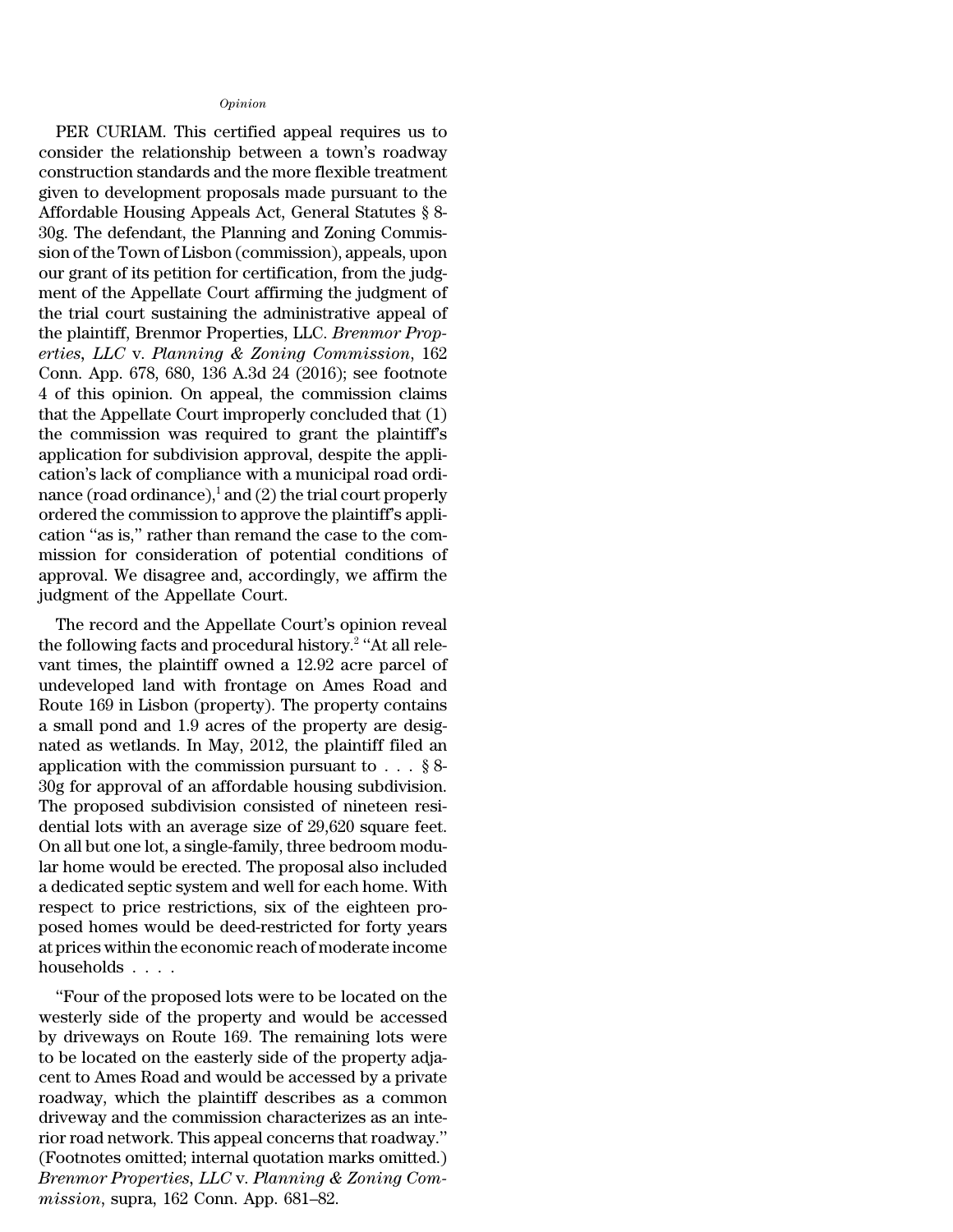The commission held a public hearing on the plaintiff's application over the course of five evenings in 2012. See id., 682–83. ''In response to various comments raised during that hearing, the plaintiff submitted multiple revisions to its proposal, culminating with its November 13, 2012 'final submission materials.' Following the conclusion of the public hearing, the commission's legal counsel . . . prepared a document dated January 8, 2013, and entitled 'Brenmor Subdivision Application Issues and Potential Conditions of Approval'(document). That document delineated seven issues and provided analysis thereof. At the commission's regular meeting on January 8, 2013, the commission reviewed those seven issues. The proposed roadway's nonconformance with the . . . road ordinance . . . generated the most discussion, as the roadway violated its minimum width and maximum grade requirements.'' (Footnote omitted.) Id., 683. Following deliberations at the commission's regular meeting on January 8, 2013, the commission voted unanimously to deny the plaintiff's application, with counsel for the commission remarking for the record that the plaintiff was ''welcome'' to return with a modified proposal "where the road meets town standards because  $\dots$ that would solve most of . . . the [commission's] issues . . . .'' Id., 684–85.

''On January 30, 2013, the plaintiff filed with the commission a modified affordable housing proposal pursuant to § 8-30g (h).'' Id., 685–86. Although the modified application ''contained certain modifications that the plaintiff made 'in direct response to the [commission's] January 8, 2013 denial.' That revised plan nonetheless did not modify the width or grade of the proposed roadway . . . so as to fully comply with the requirements of the road ordinance. In its written response to the commission's January 8, 2013 denial of its subdivision application, the plaintiff acknowledged that the commission at that time had proposed, as a potential condition of approval, that the roadway 'shall conform to standards established' in the road ordinance. The plaintiff nonetheless submitted that such a condition was unnecessary, as '[t]here is no expert or other testimony in the record that the proposed [roadway is] unsafe.' The plaintiff thereafter further revised its proposal, as reflected in its revised plan that was received by the commission on March 5, 2013.'' (Footnote omitted.) Id., 686–87.

''On March 5, 2013, the commission held a public hearing on the plaintiff's modified application, as required by § 8-30g (h).'' Id., 687. Admitting that the '' 'internal roadway system' '' did not satisfy the road ordinance, the plaintiff presented the commission with a traffic engineer's study that ''concluded that the proposed subdivision was 'going to be a very low traffic generator, given the . . . small number of units,' '' with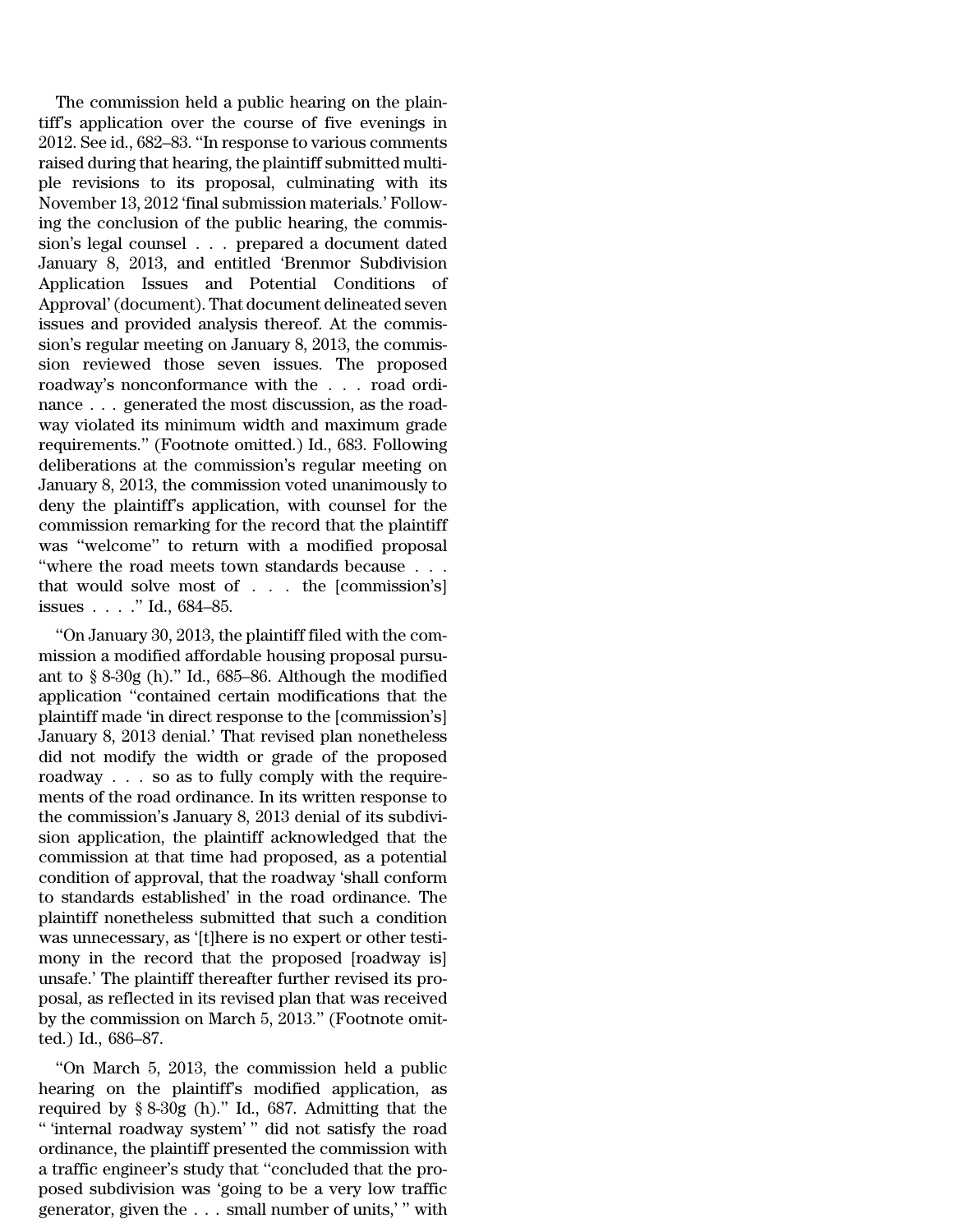proposed roadways that '' 'will provide safe and efficient access, egress, and circulation for the residents and guests of the subdivision as well as the general public entering or passing the property. In addition, the [proposed roadway] interior to the site will sufficiently accommodate circulation by emergency vehicles.' '' Id., 687–88. As part of the plaintiff's modified application, the traffic engineer provided ''both a written 'traffic safety review' and testimony before the commission, in which he opined that the plan set forth in the resubmission 'does provide for safe traffic operations and site circulation. It provides for safe ingress and egress for passenger cars and emergency vehicles [and] does not present any public health or safety concerns.' '' Id., 688.

''At that public hearing, the commission's professional staff also commented on the modified proposal.'' Id. Lisbon's town planner and town engineer ''disagreed with the plaintiff's assertion that the proposed roadway qualified as a driveway, as it would provide 'the only access to fifteen single-family dwellings,' '' and emphasized that the ''the proposed roadway did not comply with the minimum width or maximum grade requirements of the road ordinance.'' Id. Lisbon's fire marshal also submitted a letter expressing his concern that the proposed roadway did not conform to the State of Connecticut Fire Prevention Code (fire code). See id., 690, 708. Although the commission's professional staff members ''repeatedly emphasized that the proposed roadway did not comply with the requirements of the road ordinance, [they did not indicate] that compliance was necessary to protect a substantial public interest or that the risk of harm thereto clearly outweighed the need for affordable housing.'' Id., 689.

''The commission deliberated the merits of the plaintiff's [modified] application at its April 2, 2013 meeting.'' Id. The commission voted unanimously, with one commissioner abstaining, to deny the modified application based on the recommendations of Lisbon's engineer and fire marshal given, inter alia, the failure of the internal roadways to conform to the road ordinance and fire code. Id., 690–91.

''From that decision, the plaintiff appealed to the Superior Court. On June 13, 2014, the court issued its memorandum of decision. In sustaining the plaintiff's appeal, the court concluded that neither noncompliance with the road ordinance nor noncompliance with the fire code constituted a valid ground on which to deny the plaintiff's application.<sup>3</sup> As a result, the court reversed the 'denial of the plaintiff's resubmission and remand[ed] the case to the [commission] with direction to grant the plaintiff's resubmission as is.' '' (Footnote altered.) Id., 691.

Following its grant of the commission's petition for certification to appeal pursuant to General Statutes § 8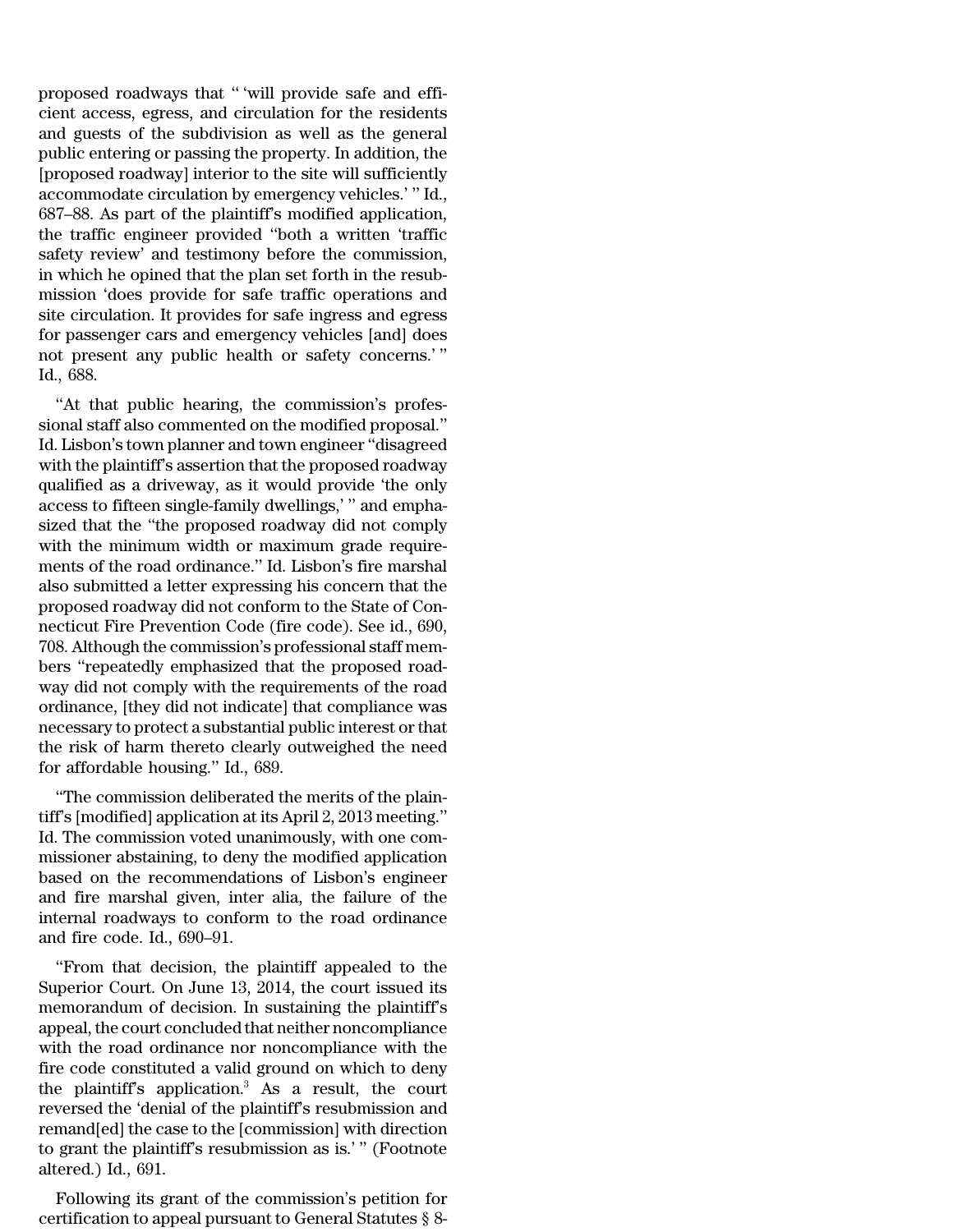8 (o), the Appellate Court affirmed the judgment of the trial court in a unanimous and comprehensive opinion. See id., 680, 691. The Appellate Court upheld the trial court's determination that the plaintiff's noncompliance with the road ordinance did not constitute a valid ground on which the commission could deny its modified affordable housing application under § 8-30g. See id., 693. The Appellate Court first concluded that, ''the establishment of town-wide standards [by ordinance] for road construction is [a] matter of public health and safety that a commission may properly consider under the [A]ffordable [H]ousing [A]ppeals [A]ct,'' although ''any deviation from those standards'' does not constitute ''a per se ground for denial of an affordable housing application.'' (Internal quotation marks omitted.) Id., 699–700. The Appellate Court then concluded that the evidence in the record demonstrated that fire and traffic safety were not adversely affected by the plaintiff's noncompliance with the road ordinance with respect to the proposed subdivision's internal roadways, which were in essence low traffic driveways that served only the homes in the subdivision. Id., 700–702. Turning to the remedy ordered by the trial court, the Appellate Court then held that the trial court did not abuse its discretion in remanding the case to the commission with direction to grant the plaintiff's modified application ''as is,'' rather than for consideration of conditions of approval. Id., 714. This certified appeal followed.<sup>4</sup>

Our examination of the record and briefs and our consideration of the arguments of the parties persuade us that the judgment of the Appellate Court should be affirmed. Because the Appellate Court's well reasoned opinion fully addresses the certified issues, it would serve no purpose for us to repeat the discussion contained therein. We therefore adopt the Appellate Court's opinion as the proper statement of the issues and the applicable law concerning those issues. See, e.g., *Recall Total Information Management, Inc.* v. *Federal Ins. Co.*, 317 Conn. 46, 51, 115 A.3d 458 (2015); *State* v. *Buie*, 312 Conn. 574, 583–84, 94 A.3d 608 (2014).

We make one observation, however, with respect to the Appellate Court's analysis of the second certified issue,<sup>5</sup> which concerns the remedy ordered by the trial court. Consistent with the commission's concession before that court, the Appellate Court determined that the abuse of discretion standard of review applies to the trial court's decision to order the commission to approve the plaintiff's application ''as is,'' rather than remand the case to the commission for consideration of potential conditions of approval.<sup>6</sup> *Brenmor Properties, LLC* v. *Planning & Zoning Commission*, supra, 162 Conn. App. 711 and n.31. The commission has reiterated that concession in its brief and at oral argument before this court. Accordingly, we need not consider that issue further, and apply the abuse of discretion standard of review in this certified appeal with respect to the trial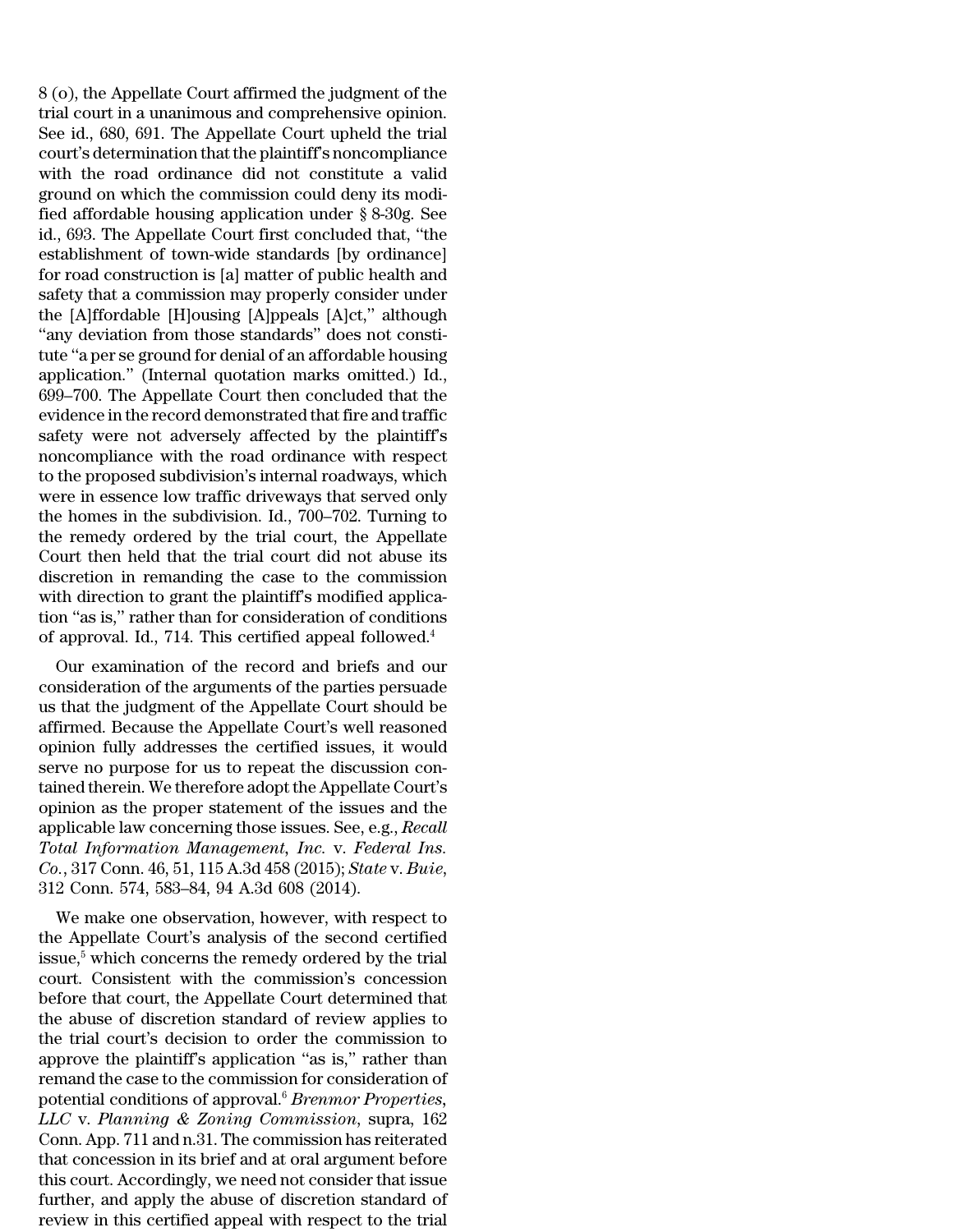# court's affordable housing remedy under § 8-30g as upheld by the Appellate Court.<sup>7</sup>

## The judgment of the Appellate Court is affirmed.

<sup>1</sup> See Town of Lisbon, "An Ordinance Concerning the Construction and Acceptance of Roads in the Town of Lisbon Connecticut'' (June 29, 1995); see also *Brenmor Properties, LLC* v. *Planning & Zoning Commission*, supra, 162 Conn. App. 683 n.10.

<sup>2</sup> We note that the Appellate Court's opinion contains a more detailed recitation of the facts and procedural history underlying this certified appeal. See *Brenmor Properties, LLC* v. *Planning & Zoning Commission*, supra, 162 Conn. App. 681–91.

<sup>3</sup> The trial court declined to consider the fire marshal's letter expressing concerns about noncompliance with the fire code because it was not based on an analysis of the modified proposal that is the subject of this appeal. See *Brenmor Properties, LLC* v. *Planning & Zoning Commission*, supra, 162 Conn. App. 707–708.

<sup>4</sup> We granted the commission's petition for certification for appeal limited to the following issues: (1) ''Did the Appellate Court properly conclude that the trial court correctly determined that the plaintiff's noncompliance with the road ordinance did not constitute a valid ground on which to deny its modified affordable housing application?''; and (2) ''Did the Appellate Court correctly determine that the trial court properly ordered the commission to approve the plaintiff's subdivision application 'as is' rather than allowing the commission, on remand, to consider appropriate conditions of approval?'' *Brenmor Properties, LLC* v. *Planning & Zoning Commission*, 320 Conn. 928, 133 A.3d 460 (2016).

<sup>5</sup> Although we agree entirely with the Appellate Court's resolution of the first certified issue, we briefly address the commission's argument that the Appellate Court improperly failed to address two cases that it cited in support of its authority to deny the plaintiff's application on the basis of its failure to comply with the roadway ordinance. Specifically, the commission relies on *Blue Sky Bar, Inc.* v. *Stratford*, 203 Conn. 14, 25–29, 523 A.2d 467 (1987), which rejected an equal protection challenge to an ordinance prohibiting vending from motor vehicles on the town's streets or public property, and *Cormier* v. *Commissioner of Motor Vehicles*, 105 Conn. App. 558, 566–68, 938 A.2d 1258 (2008), which rejected an equal protection challenge to the distinction between vehicles weighing less than 26,001 pounds for purposes of lifetime commercial driver's license disqualification under General Statutes § 14-44k (h). The commission argues that *Blue Sky Bar, Inc.,* and *Cormier* stand forthe propositions that ''safety standards in general are not susceptible to bright line analysis,'' and the ''town's legislative judgment must prevail,'' notwithstanding its failure to provide ''analytical data'' to support its decision. Having reviewed these cases, we believe that the Appellate Court reasonably may have deemed them to be so inapposite as not to warrant mention, because they concern facial constitutional challenges to municipal ordinances calling for rational basis review. *Blue Sky Bar, Inc.* v. *Stratford*, supra, 28–29; *Cormier* v. *Commissioner of Motor Vehicles*, supra, 566–67. In contrast, the present case requires the court to apply a nuanced balancing test in determining whether an individual affordable housing application should be granted relief from a particular municipal ordinance pursuant to § 8-30g. See, e.g., *River Bend Associates, Inc.* v. *Zoning Commission*, 271 Conn. 1, 26, 856 A.2d 973 (2004).

<sup>6</sup> We note that appellate review of the trial court's other decisions under § 8-30g (g) is plenary. Thus, we first engage in plenary review of ''whether the decision from which such appeal is taken and the reasons cited for such decision are supported by sufficient evidence in the record. . . . Specifically, the court must determine whether the record establishes that there is more than a mere theoretical possibility, but not necessarily a likelihood, of a specific harm to the public interest if the application is granted.'' (Citation omitted; internal quotation marks omitted.) *River Bend Associates, Inc.* v. *Zoning Commission*, 271 Conn. 1, 26, 856 A.2d 973 (2004). ''If the court finds that such sufficient evidence exists, then it must conduct a plenary review of the record and determine independently whether the commission's decision was [1] necessary to protect substantial interests in health, safety or other matters that the commission legally may consider, [2] whether the risk of such harm to such public interests clearly outweighs the need for affordable housing, and [3] whether the public interest can be protected by reasonable changes to the affordable housing development.'' Id.

<sup>7</sup> Further, query the applicability of the well established principle that a directed grant of an application is an appropriate remedy only when it appears that the relevant municipal land use authority could reasonably reach only one conclusion on remand. See, e.g., *Bogue* v. *Zoning Board of*